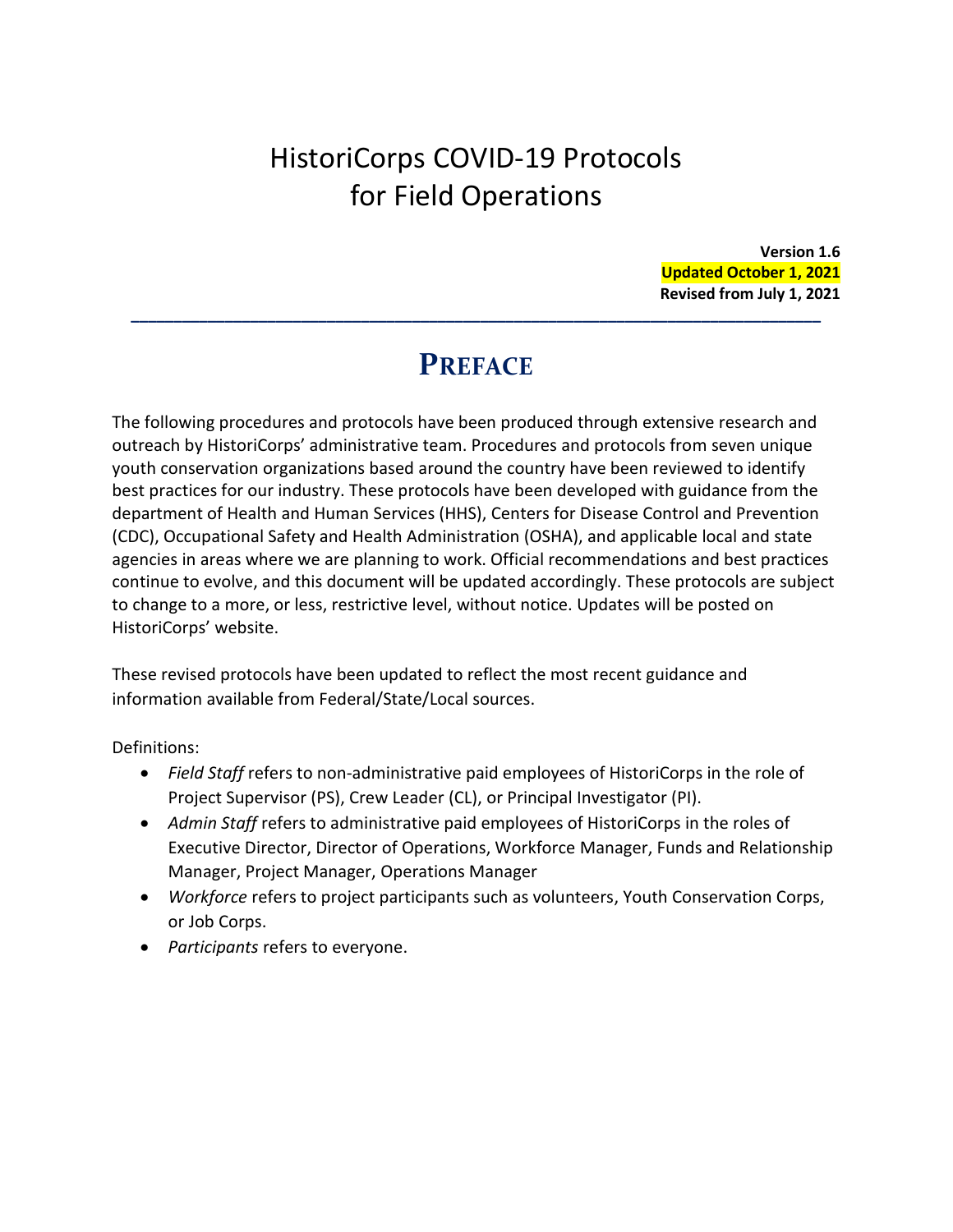# **PROJECT CRITERIA**

HistoriCorps (HC) will select projects where the risk of infection is minimal and where our work and travel will cause minimal risk for the hosting community. HC Project Managers, in communication with partners, will monitor local and statewide COVID-19 statistics and trends before each project to ensure that conditions at the project site, campsite, and local medical facilities have not changed as to warrant project cancellation or postponement. The following criteria must be met:

- No executive restrictions for traveling/working in the project region.
- HistoriCorps COVID-19 Protocols are accepted by Partner (if so requested).

HistoriCorps recognizes that COVID-19 conditions are continuously evolving. HC reserves the right to cancel or postpone a project or work session based upon the most relevant and up-todate information, and in communication with our partners. HC will work with partners to reschedule disrupted projects.

## **A project may be canceled or postponed if:**

- 1. Executive restrictions will not allow us to complete the project while operating within our model.
- 2. Partner requests to postpone based on local metrics such as hospital capacity, infection positivity rate, or any other relevant factor.

# **HistoriCorps will implement GENERAL COVID-19 PROTOCOLS on projects that meet the conditions above.**

**HistoriCorps reserves the right to implement ENHANCED COVID-19 PROTOCOLS at any time, typically when conditions on the project warrant additional precautions.**

**HistoriCorps may postpone work at any time, including up to and during the project, and always in consultation with project partners.**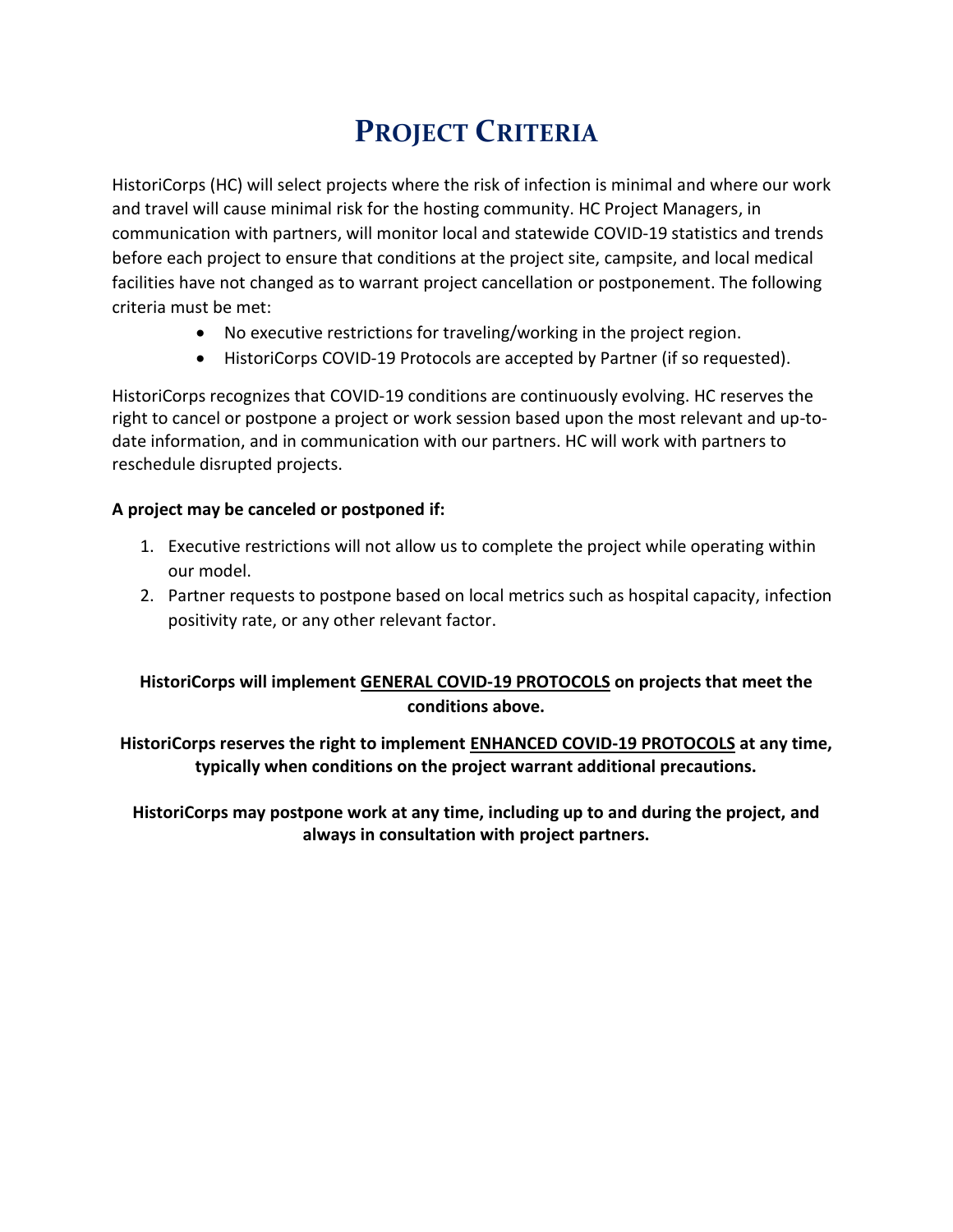# **GENERAL PROTOCOLS**

### Vaccination:

- 1. Volunteers must affirm upon registration that they are fully vaccinated for COVID-19.
	- a. According to the CDC, people are fully vaccinated for COVID-19 ≥2 weeks after they have received the second dose in a 2-dose series (Pfizer-BioNTech or Moderna) or a single-dose vaccine (Johnson & Johnson).
	- b. Youth Conservation Corps members and Job Corps students must adhere to vaccination protocols established by their employer.
- 2. As of January 1, all Field Staff members are required to provide proof of vaccination as a term of their employment.

### Mask and Social Distancing

- 1. According to the CDC, "if you are fully vaccinated, wear a mask indoors in public if you are in an area of substantial or high transmission to maximize protection from the Delta variant and prevent possibly spreading it to others." Therefore, fully vaccinated participants may refrain from wearing a mask or social distancing while on HistoriCorps projects unless they:
	- a. are in a [high-risk area,](file:///C:/Users/helme/Dropbox%20(Historicorps)/HistoriCorps/Operations/Protocols%20COVID/2021%20Revised%20Protocols/covid.cdc.gov/covid-data-tracker/%23county-view)
	- b. have a weakened immune system, or
	- c. are awaiting testing and/or test results after a possible exposure to someone who has tested positive for COVID-19 (Attachment 1, Chart 2).
- 2. When a project partner's onsite protocols are more restrictive, HistoriCorps will adhere to the partner's protocols (e.g., hosting agency or Youth Conservation Corps).
- 3. Participants must adhere to local and/or state ordinances in public spaces.
- 4. Any participant who wishes to wear a mask may do so.

#### Participant Health

- 1. According to the CDC, COVID-19 symptoms include **fever or chills, cough, shortness of breath or difficulty breathing, fatigue, muscle or body aches, headache, new loss of taste or smell, sore throat, congestion or runny nose, nausea or vomiting, and/or diarrhea**. People with COVID-19 have a wide range of symptoms – ranging from mild symptoms to severe illness. Symptoms may appear 2-14 days after exposure.
- 2. Participants will not arrive at a project if they have COVID-19 symptoms.
- 3. Participants will monitor their health daily and screen for COVID-19 symptoms.
- 4. Participants will submit to temperature check(s) if requested by Field Staff.
- 5. Symptomatic participants must immediately notify Field Staff, leave the project, quarantine, get a COVID-19 test, and report their results to HC Staff. (Attachment 1, Chart 1)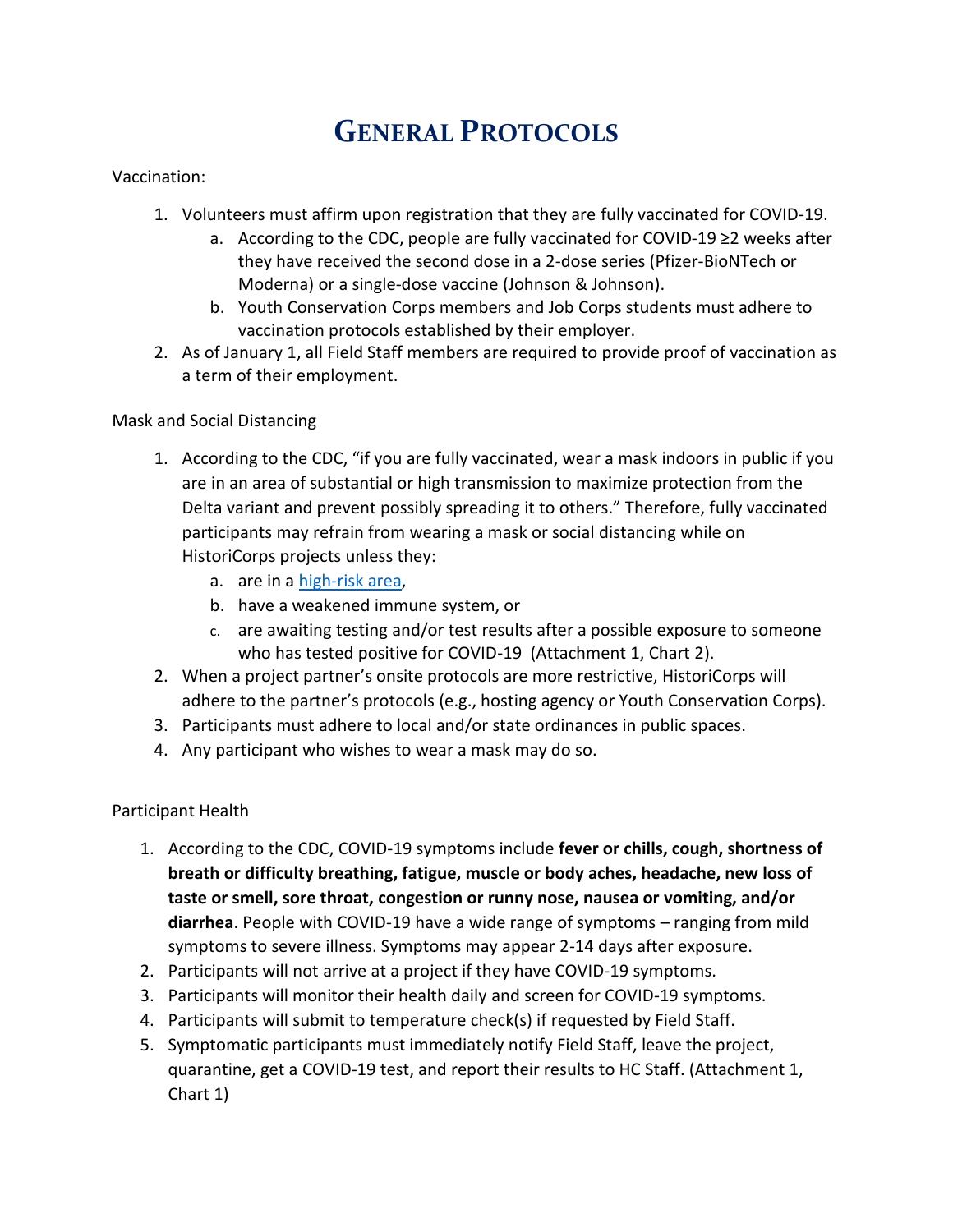# **ENHANCED PROTOCOLS**

HistoriCorps may implement Enhanced COVID-19 Protocols on projects, site visits, or sponsored events such as Field Staff Training. The decision will be made in consultation with partners, Field Staff, and Admin Staff. Participants who violate the protocols must consult with a Project Manager; repeat violations will result in removal from a project.

HistoriCorps may revise these Protocols at any time to comply with evolving CDC guidance.

# Vaccination *(same as General Protocols)*

- 1. **All volunteers must affirm upon registration that they are fully vaccinated for COVID-19.** 
	- a. According to the CDC, people are fully vaccinated for COVID-19 ≥2 weeks after they have received the second dose in a 2-dose series (Pfizer-BioNTech or Moderna) or a single-dose vaccine (Johnson & Johnson).
	- b. Youth Conservation Corps members and Job Corps students must adhere to vaccination protocols established by their employer.
- 2. As of December 8, 2021, all Field Staff members are required to provide proof of vaccination as a term of their employment. Before December 8, 2021, unvaccinated Field Staff members must:
	- a. Wear a mask when 6' social distance cannot be maintained, indoors, and while working i[n high-risk areas.](covid.cdc.gov/covid-data-tracker/#county-view) This applies during work hours and during time off to reduce the risks of exposure.
	- b. Provide COVID-19 test results when requested by HistoriCorps management, including the Board of Directors.

Mask and Social Distancing *(same as General Protocols)*

- 1. According to the CDC, "if you are fully vaccinated, wear a mask indoors in public if you are in an area of substantial or high transmission to maximize protection from the Delta variant and prevent possibly spreading it to others." Therefore, fully vaccinated participants may refrain from wearing a mask or social distancing while on HistoriCorps projects unless they:
	- a. are in a [high-risk area,](file:///C:/Users/helme/Dropbox%20(Historicorps)/HistoriCorps/Operations/Protocols%20COVID/2021%20Revised%20Protocols/covid.cdc.gov/covid-data-tracker/%23county-view)
	- b. have a weakened immune system, or
	- c. are awaiting testing and/or test results after a possible exposure to someone who has tested positive for COVID-19 (Attachment 1, Chart 2)
- 2. When a project partner's onsite protocols are more restrictive, HistoriCorps will adhere to the partner's protocols (e.g., hosting agency or Youth Conservation Corps).
- 3. Participants must adhere to local and/or state ordinances in public spaces.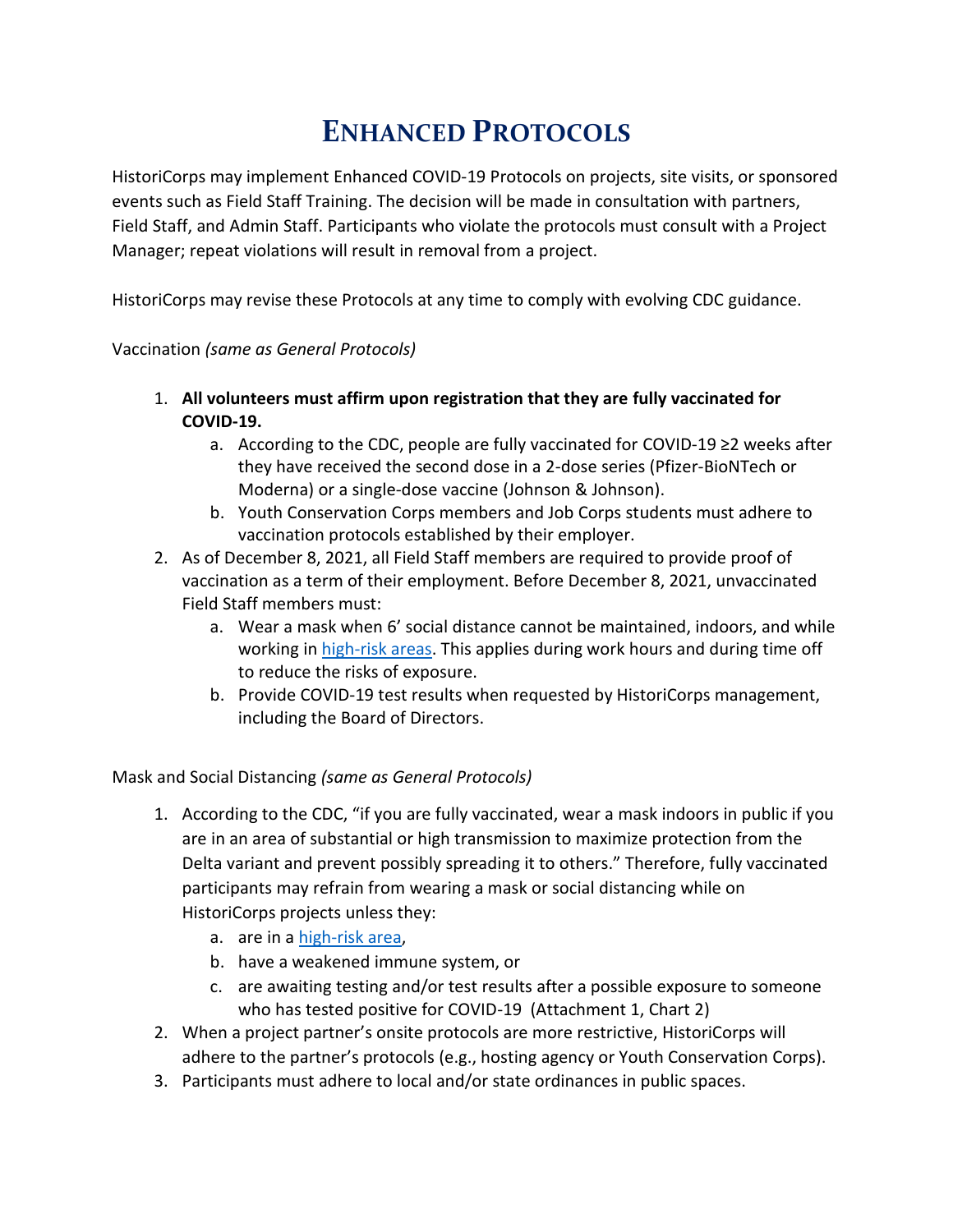4. Any participant who wishes to wear a mask may do so.

# Participant Health *(same as General Protocols)*

- 1. According to the CDC, COVID-19 symptoms include **fever or chills, cough, shortness of breath or difficulty breathing, fatigue, muscle or body aches, headache, new loss of taste or smell, sore throat, congestion or runny nose, nausea or vomiting, and/or diarrhea**. People with COVID-19 have a wide range of symptoms – ranging from mild symptoms to severe illness. Symptoms may appear 2-14 days after exposure.
- 2. Participants will not arrive at a project if they have COVID-19 symptoms.
- 3. Participants will monitor their health daily and screen for COVID-19 symptoms.
- 4. Participants will submit to temperature check(s) if requested by Field Staff.
- 5. Symptomatic participants must immediately notify Field Staff, leave the project, quarantine, get a COVID-19 test, and report their results to HC Staff. (Attachment 1, Chart 1)

## Communication

- 1. Field Staff will brief the Workforce on COVID-19 protocols as they arrive and again during the 1<sup>st</sup> Safety Circle of each work session.
- 2. Field Staff will post laminated COVID-19 protocols signs in prominent locations for the duration of the project.

#### Visitors

- 1. Interactions should be limited to one or two visitors at a time.
- 2. Visits should be scheduled.
- 3. Unvaccinated visitors must wear face masks and maintain 6' of distance.

Public Interaction

- 1. Limit exposure to crowded public areas before and during each project.
- 2. Use online shopping and curbside pick-up when available.

## **Sanitation**

- 1. Mix a new 10% bleach solution daily and make it accessible to all participants as needed.
- 2. Treat high-touch surfaces with 10% bleach solution daily.

## **Cook Tent Protocols**

- 1. Set up:
	- a. When possible, both ends of the tent should be open for air circulation.
	- b. Field Staff members are strongly encouraged to use tables as barriers.
- 2. Access: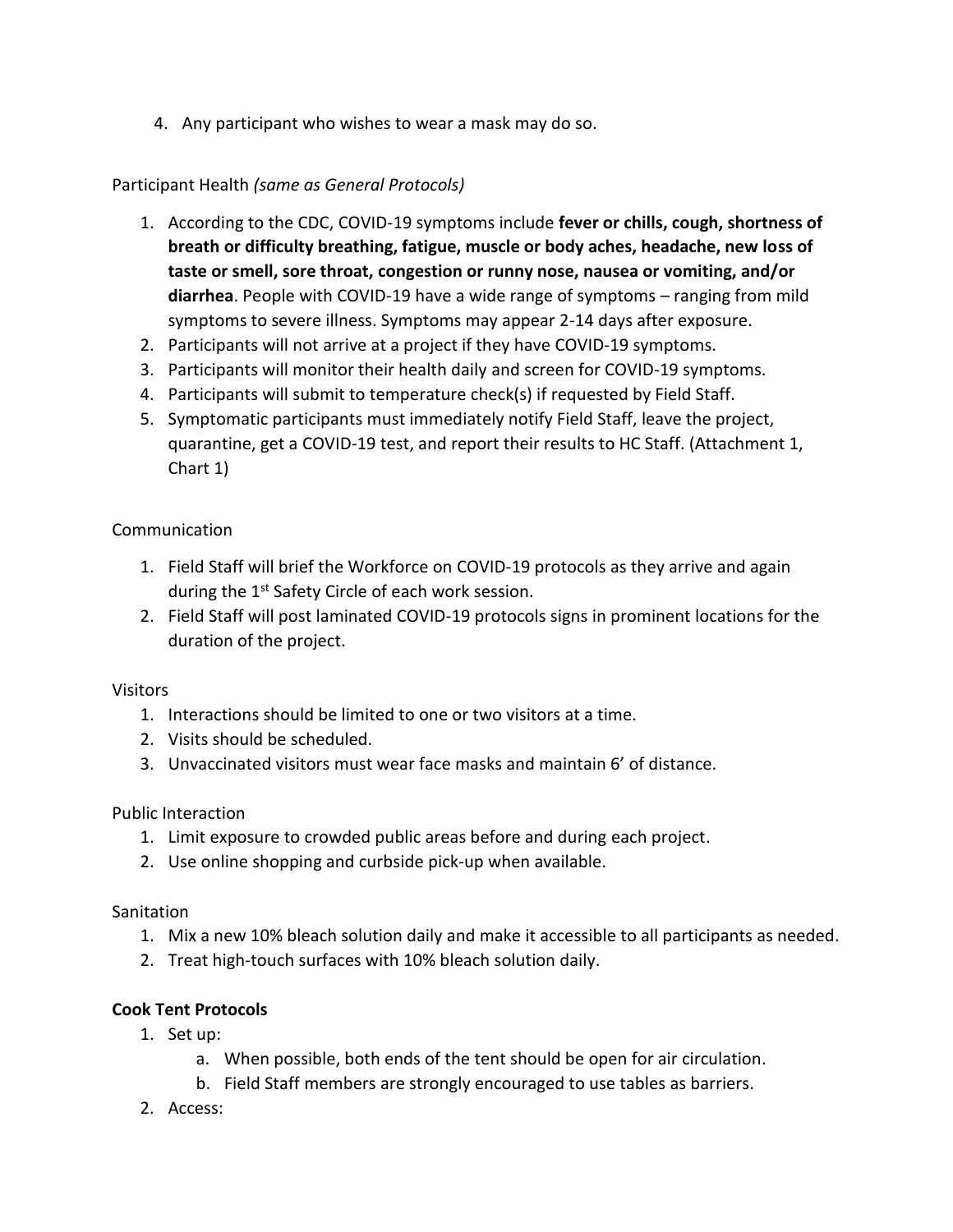- a. Only Field Staff members and a Kitchen Helper may access the cook tent.
- b. Field Staff members and a Kitchen Helper will wear a cloth face mask and gloves during meal prep.
- c. No more than two people will access the cook tent at the same time (except during inclement weather, provided there is no alternative shelter). Masks must be worn if there are more than two people in the tent at the same time.

## 3. Hygiene

- a. Minimize utensil sharing during food service and prep.
- b. Routinely sanitize high-touch surfaces with 10% bleach solution (tables, stove knobs, cooler lids, spigot handles, etc.).
- c. When possible, air-dry dishes to maximize exposure to sunlight.

# **Job Site Protocols**

- 1. Set up
	- a. Establish a physical barrier (e.g., caution tape) at least 10' from the work site to prohibit incidental contact with visitors.
	- b. Establish a "parking lot" cache for hand tools (e.g., plywood or a tarp) to organize tools and prevent contact inside the trailer.
- 2. Access
	- a. Avoid undertaking more tasks than can be completed within 1-2 days (in case of an outbreak).
	- b. No more than two people will access the trailer at the same time. Masks must be worn if there are more than two people in the trailer at the same time.
- 3. Hygiene
	- a. Do not reuse disposable PPE. Do not share personal PPE.
	- b. Routinely sanitize high-touch surfaces with 10% bleach solution (tool handles, doorknobs, banister, water spigots, snack box lid, etc.).

## **Vehicle Protocols**

- 1. Access:
	- a. Only HistoriCorps staff will use HistoriCorps vehicles (except in cases of emergency, breakdown, or if the project site is inaccessible for certain vehicles due to road conditions).
	- b. Participants will avoid carpooling.
	- c. Masks must be worn if there are more than two people in a vehicle at the same time. If possible, ride with windows open to encourage airflow.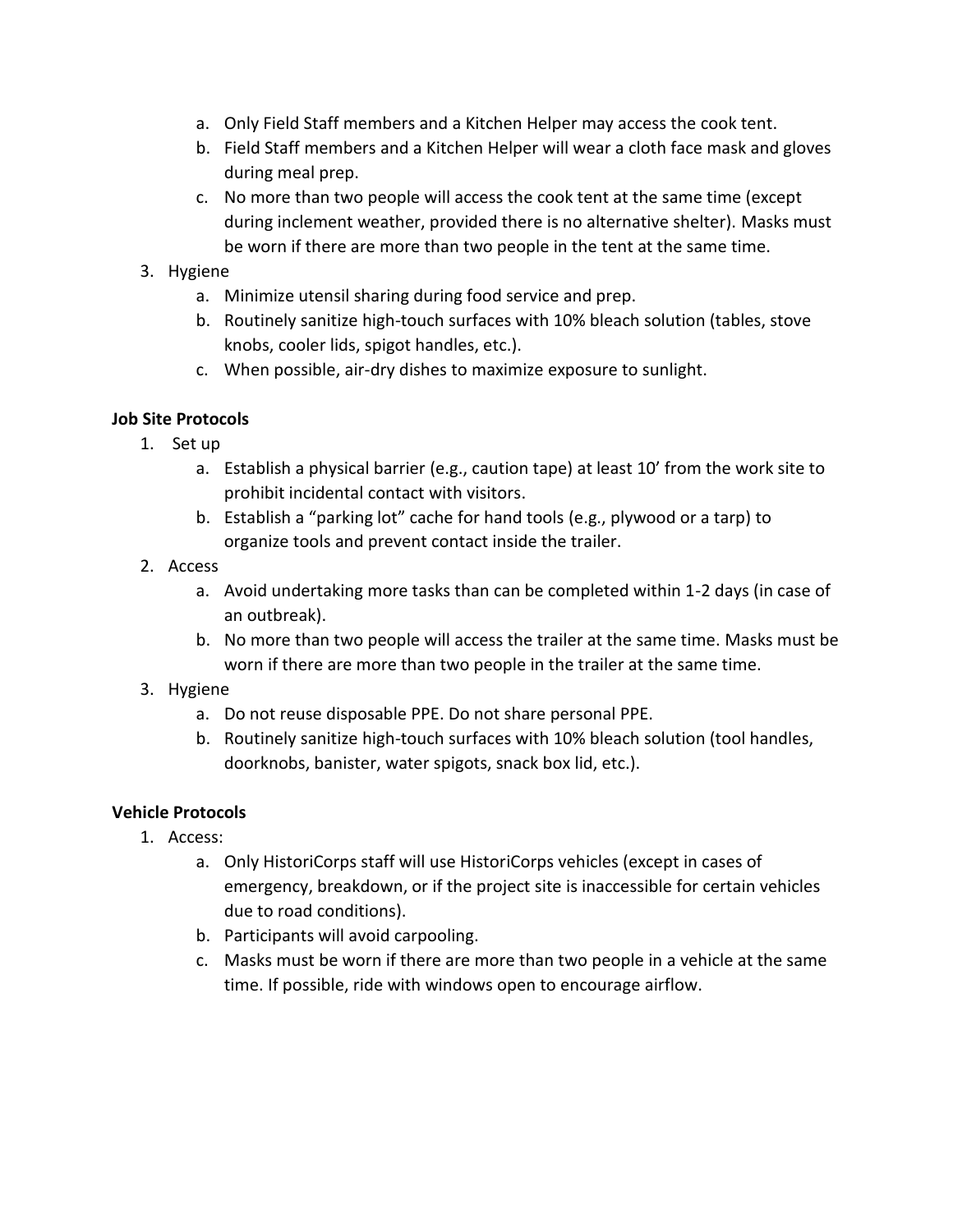# 1. Volunteers Test Positive or Show Symptoms of COVID-19

A Volunteer who **tests positive** for COVID-19 or is **symptomatic** must:

- 1. Notify Field Staff and leave the project site as soon as possible.
- 2. Quarantine in an isolated camp site or hotel room, or go home, whichever is feasible.
- 3. Report subsequent COVID-19 test results to HistoriCorps Workforce Manager to help with contact tracing. According to the CDC, symptomatic people should get tested as soon as possible. Repeat testing may also be part of a quarantine process.

4. A Volunteer who tested positive or was symptomatic may resume work on a HistoriCorps project when they complete their quarantine or have a negative COVID-19 test.

Remaining Field Staff and Volunteers must follow protocols for **exposure** (Chart 2).

# 2. Participants are Exposed to COVID-19

A Participant (Field Staff or Volunteer) who has been **exposed** to COVID-19 may remain on the project if they do not have symptoms of COVID-19; however, they must:

- 1. Wear a mask indoors in public for 14 days or until their test result is negative.
- 2. Get tested for COVID-19 within 3-5 days of their last known exposure.
- 3. Report their test results to HistoriCorps WM to help with contact tracing.
- 4. Take steps if they test positive or develop symptoms of COVID-19 (Chart 1 for Volunteers and Chart 3 for Field Staff).

Work will continue as planned; however, **Enhanced Protocols** will be in effect for 14 days or until all exposed Participants have negative COVID-19 test results.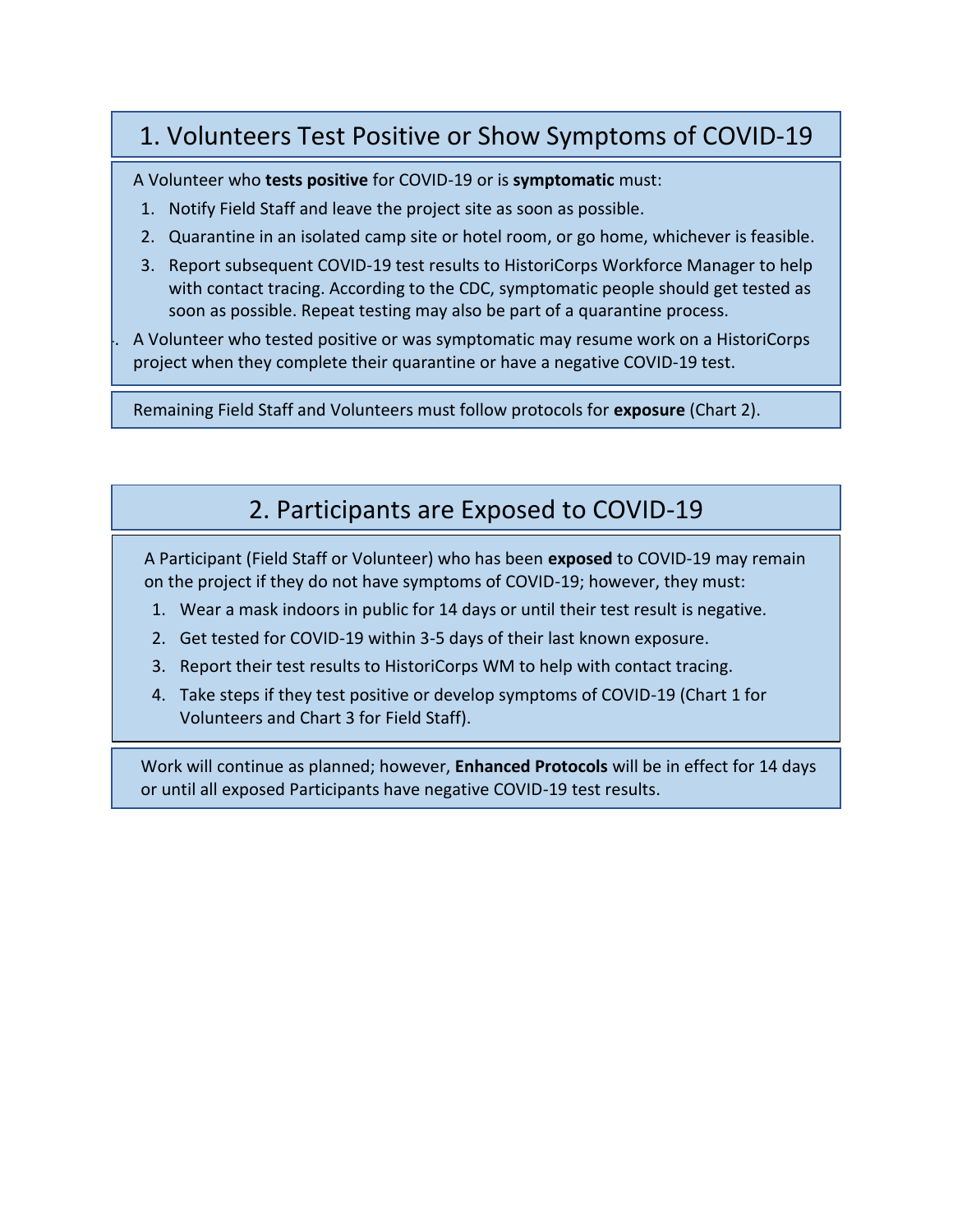# 3. Field Staff Test Positive or Show Symptoms of COVID-19

A Field Staff member who **tests positive** for COVID-19 or is **symptomatic** may not remain on the project. Other Participants must follow protocols for **exposure** (Chart 2).

The Field Staff member must:

- 1. Notify Project Manager and leave the project site as soon as possible.
- 2. Quarantine in an isolated camp site or hotel room, or go home, whichever is feasible.
- 3. Follow the course below:

Field Staff member who **tests positive** for COVID-19 must:

- 1. Follow quarantine instructions provided by the medical facility that administered their test.
- 2. Report their progress to PM.

Field Staff member who is **symptomatic** must:

- 1. Immediately get tested for COVID-19.
- 2. Remain quarantined while recovering and waiting for their test results.
- 3. Report their test results to WM to help with contact tracing.
- 4. Report their progress to PM.

Work *might* continue. A decision to stop work or proceed is made by PM and Field Staff:

1.

#### If the **Crew Leader** is positive/symptomatic:

- 1. PM to consult with PS and CL (if able).
- 2. Determine if work can continue with PS filling in as CL, possibly engaging a volunteer as Kitchen Helper.
- 3. If CL replacement is needed and unavailable, sessions will be postponed and rescheduled.

If **both** PS and CL are positive/symptomatic: 1. Current session is

- postponed.
- 2. If PS and/or CL replacements are needed and unavailable, sessions will be postponed and rescheduled.

If the **Project Supervisor** is positive/symptomatic:

- 1. PM to consult with PS (if able) and CL.
- 2. Determine if work can continue with CL filling in as PS, possibly engaging a volunteer as Kitchen Helper.
- 3. If PS or CL replacement is needed and unavailable, sessions will be postponed and rescheduled.